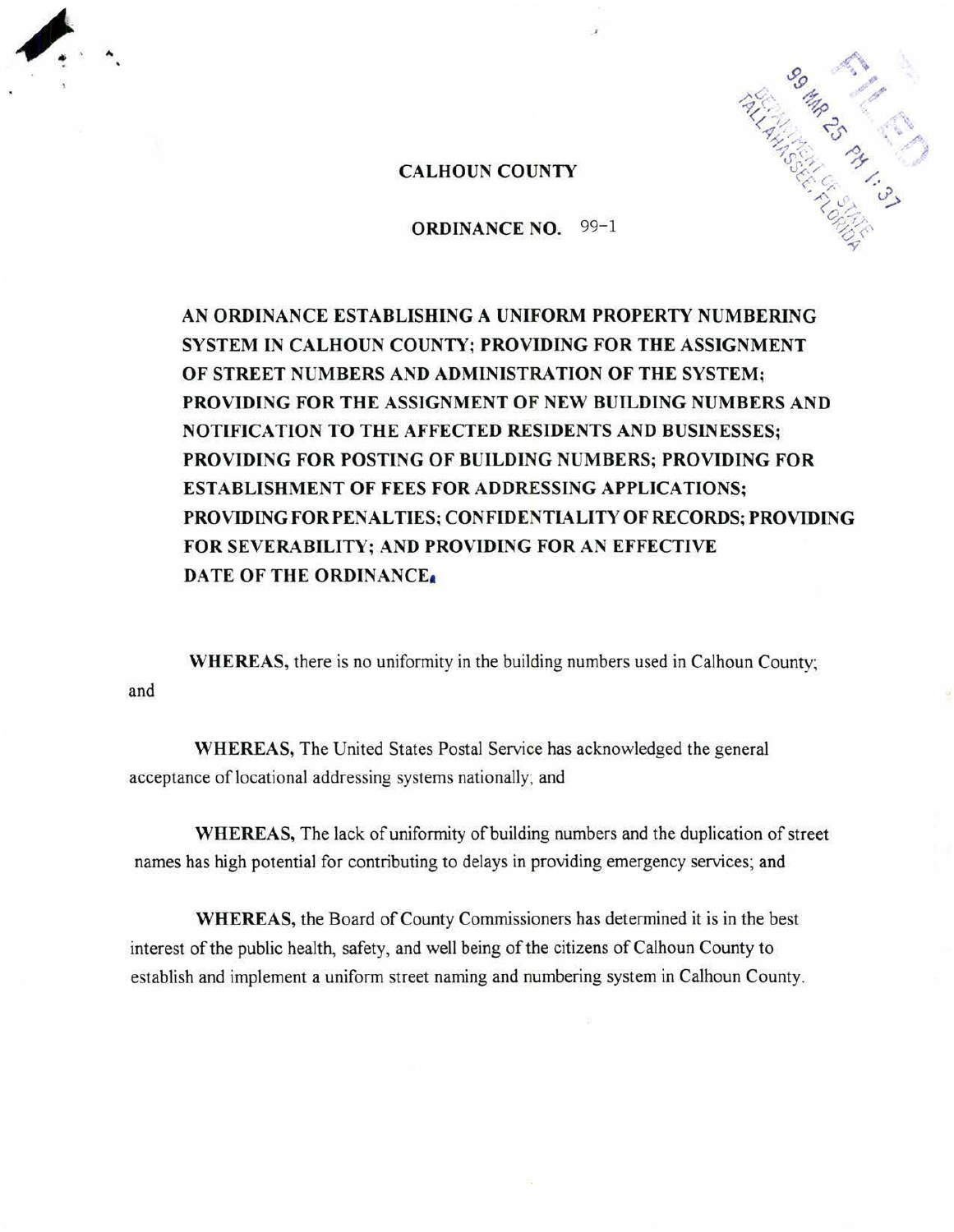## NOW, THEREFORE, BE IT ORDAINED by the Board of County Commissioners

of Calhoun County. Florida as follows:

 $\ddot{\phantom{a}}$ ...

## **SECTION 1. SHORT TITLE AND AUTHORITY**

This Ordinance shall be known as the Street Naming and Numbering Ordinance and is adopted under the authority of Florida Statutes. Chapters 125 and 336.

# SECTION *2.* DEFINITIONS

For the purpose of this Ordinance the following terms, phrases, words, and their derivatives shall have the meaning given herein, unless their use in context clearly indicates otherwise.

A. "Accessory Building" - means a building which is clearly incidental or subordinate to and customarily utilized in connection with a principal building located on the same lot.

B. "Principal Building" - means any structure which is designed, built or used for the support, enclosure, shelter, or protection of persons, and is also referred to as a "house", "home" or "residence", then, in that event, "principal building" shall mean any structure which is designed. built or used for the support. enclosure. shelter. or protection of animals. chattels. or property of any kind for any agriculture. commercial. or industrial purpose.

C. "Building Front"- means that area of a building which faces the public or private way

pursuant to which the building is numbered.

D. "Grid System" - means a series of designated North/South parallel lines intersecting a second set of East/West parallel lines within a one square mile area.

E. "Numbering System" - means a uniform method of assigning and coordinating the addresses of buildings and properties based on a designated grid system.

F. "Occupant" - means any person. firm entity. partnershjp. trust. corporation. association. or other organization who is occupying or leasing a building or other property for a period that exceeds thirty (30) days.

G. "Owner" - means any and all persons. firms. entities. partnerships. trusts. corporations. associations, or other organizations owning the fee title to. or having an individual interest in any building or property which is subject to the provisions of this Ordinance.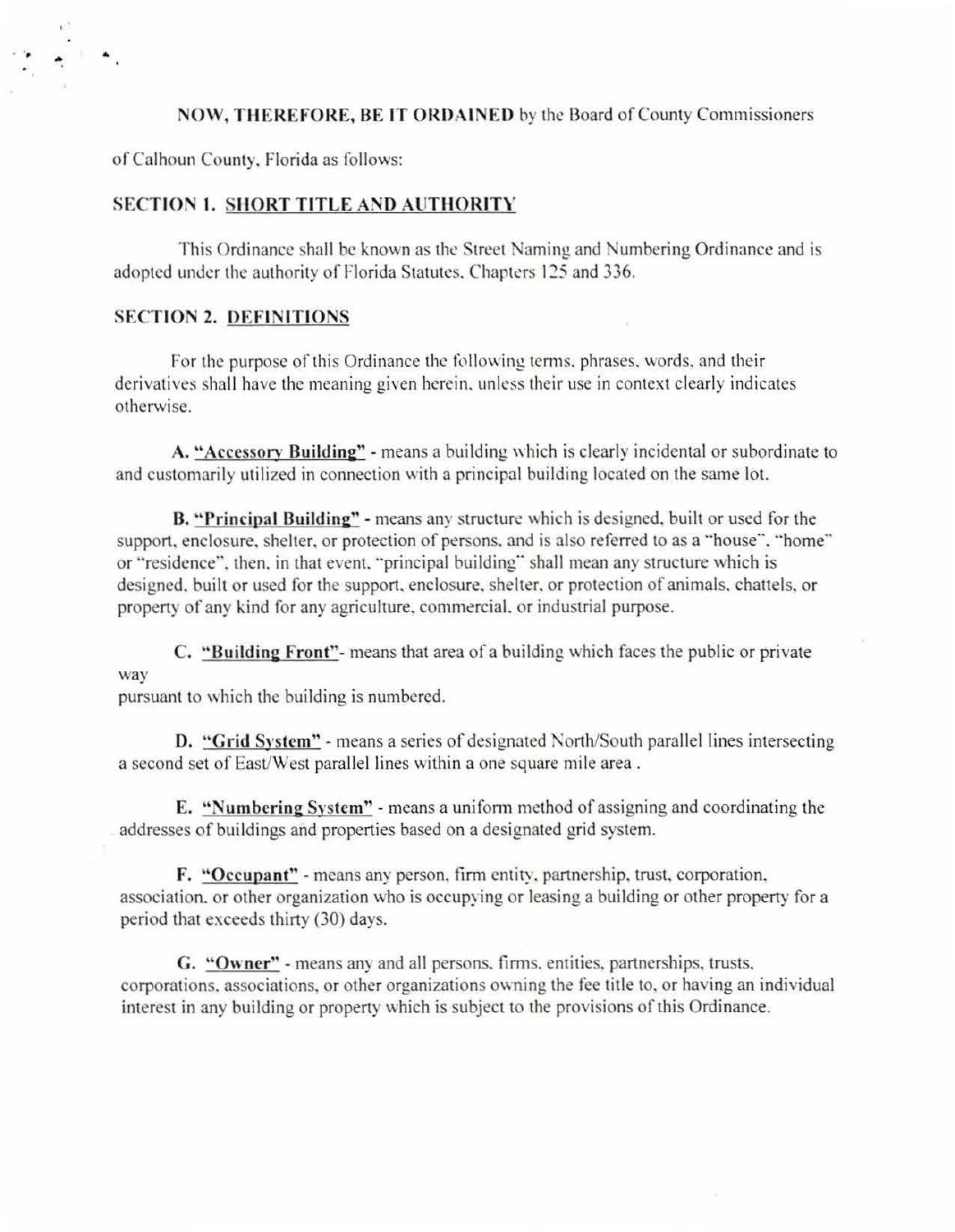H. "Private Way" - means any officially named thoroughfare used for vehicular traffic which is not in the definition of "public way" and which is not maintained by Calhoun county. This term shall include. but is not limited to roadways or driveways in apartment. condominium. or industrial complexes, which have been named and in which signs have been placed.

**I. Public Way"** - means that area of an officially named public road or right-of-way. either paved or unpaved. which is intended for vehicular traffic. excluding service entrances and driveways.

### **SECTION 3. STREET NUMBERS AND NUMBER CHANGES**

•.

 $\bullet$  .

All public and private ways within the County shall have County approved numbers/names.

**A.** Street and road names/numbers existing on the date of adoption of this ordinance will cease to be recognized unless approved by the Board.

**B.** Adoption or sanction of a road name, or the subsequent posting of any sign, is not to be construed that public maintenance of a private road is mandated.

# **SECTION .t. BUILDING NUMBERING SYSTEM ESTABLISHED**

A Uniform system of numbering buildings identified by the title. "Numbering System" is hereby established. The Board of County Commissioners will be responsible for managing, coordinating. and maintaining the "Numbering System" administrative procedures for assigning numbers shall include at a minimum:

A. The owner occupant or person in charge of any building to which a number has been assigned will be notified in writing of the number assigned.

Should any existing building have. exhibit. or be addressed by a number in conflict with the uniform "Numbering System" established in this section, notice shall be given to the owner. occupant or person in charge whose building is in conflict.

**B.** Such notice shall be in writing and delivered to the owner, occupant. or person in charge by (I) posting the notice in a conspicuous place on the building, (2) hand delivery. or by certified mail. Such notice shall contain the new number(s) assigned. and direct to owner or the occupant to post the newly assigned number in accordance with Section 6 of this Ordinance. There shall be no charge for this service.

**C.** For new construction, the County may levy a fee or charge for review, number assignments. recording. keeping affected organizations advised. and other actual cost incurred in the number assignments process. The fee shall be established by the Board of County Commissioners by Resolution.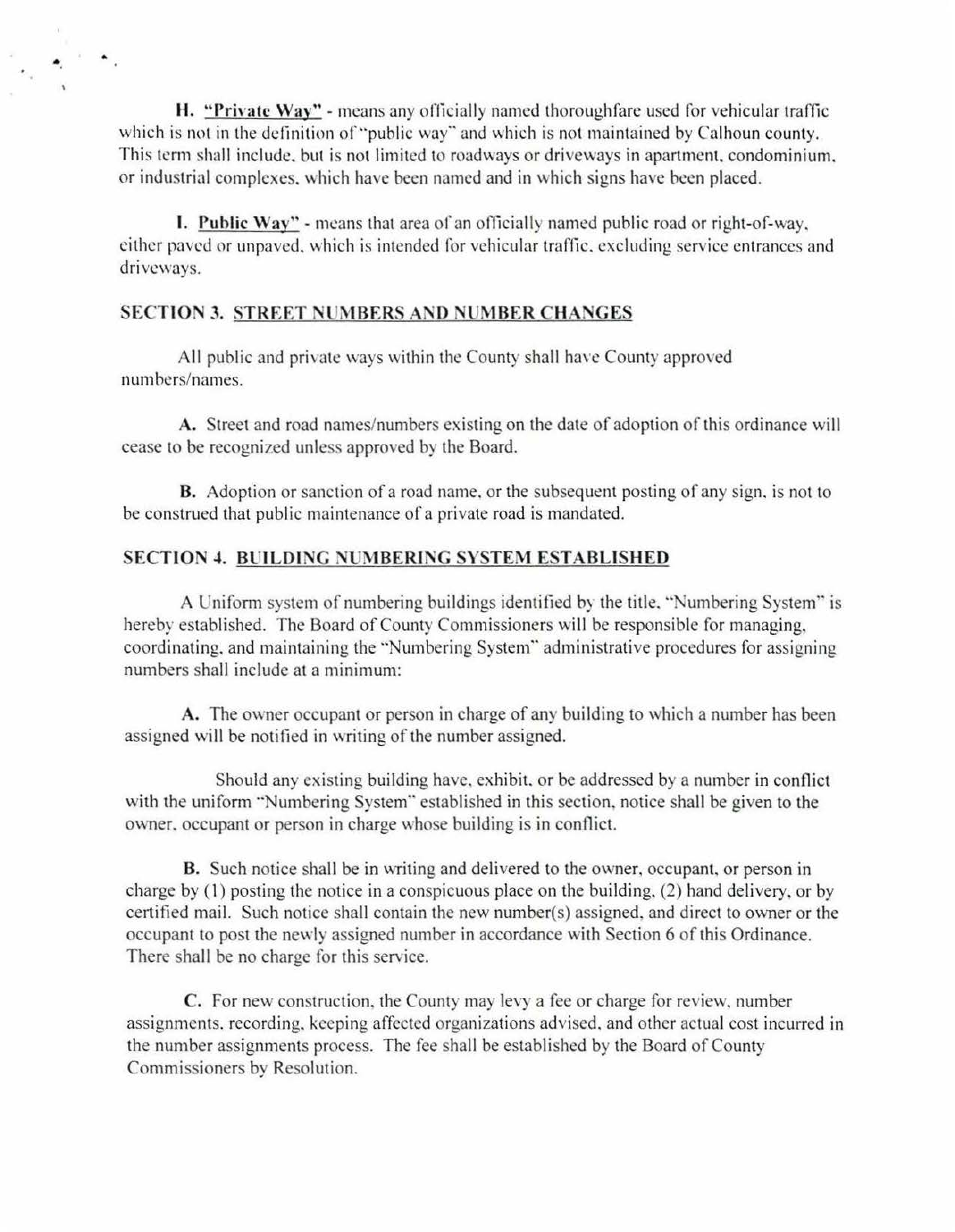#### **SECTION 5. STANDARDS FOR NUMBERING**

..

 $\lambda$  .

All principal buildings in the unincorporated areas of Calhoun County shall have its assigned building number properly displayed. whether or not mail is delivered to such building. umbers need not be displayed on accessory buildings. Physical numbering shall conform to the following standards:

- **A.** Numbers must be clearly visible and legible from the public or private way on which building fronts. or on an above ground sign attached to a post or other object at the driveway. or both. with Arabic numerals not less than four inches (4") in height and one half inch  $(\frac{1}{2})$  in width.
- **B.** Numbers must be in color contrasting to the building background. preferably reflective material.
- C. Where applicable, easily legible numbers shall also be affixed to the mailbox serving the building or house.
- **0 .** Assigned numbers shall be displayed on the front entrance of each principal building and, in the case of a principal building which is occupied by more than one business or family dwelling unit. on each separate front entrance.
- **E.** Any different numbers which might be mistaken for or confused with the numbers assigned in accordance with the "Numbering System" shall be removed upon proper display of the assigned number.

# **SECTION 6. PENALTY**

**A.** No building permit shall be issued for any principal building until the owner or developer has procured the official numbers for the premises and agrees to display the same in accordance with the requirements of the Ordinance upon completion of construction.

**B.** Any person. firm entity. partnership. trust. corporation. association, or other organization failing to comply with the provisions of this Ordinance within thirty (30) days of notification of an initial assignment of a building (address) number or a change of address will be given a written notification by proper law enforcement authority for the first offense, a \$10.00 fine at 60 days for second offense and at 90 days a \$1 00.00 fine for a thjrd offense.

# **SECTION 7. UTILITY COMPANY COMPLIANCE**

Following the implementation of this ordinance in Calhoun county. all utility services regulated by the Florida Public Service Commission. or any utility cooperative service organization. shall withhold service from any building as far as practical until the owner. occupant. person in charge or other requesting party has furnished the utiliry with a valid structure number as prescribed by this ordinance.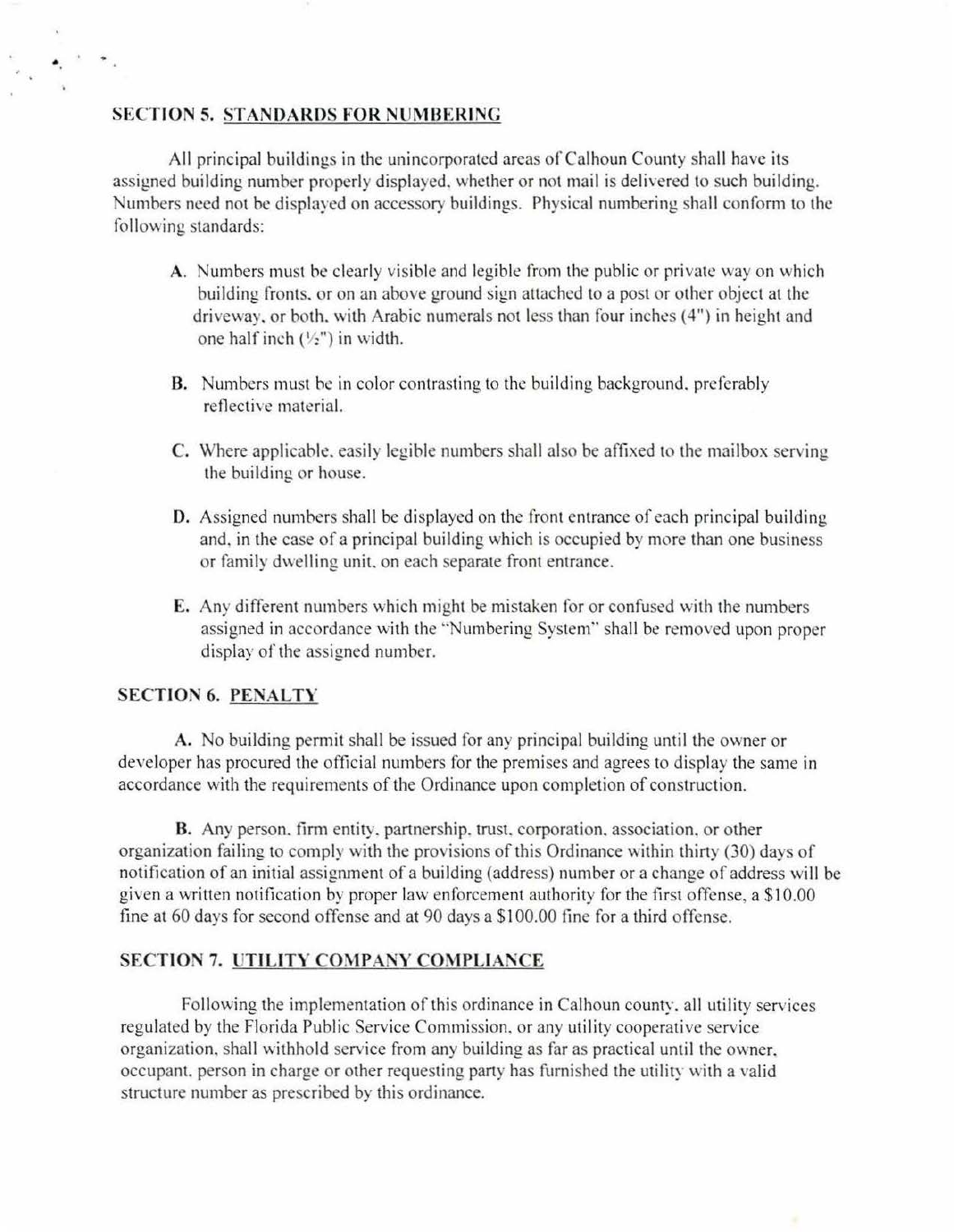#### **SECTION 8. CONFIDENTIALITY OF RECORDS**

.. .

Any record, recording or information or portions thereof obtained pursuant to this ordinance for the purpose of providing services in an emergency and which reveals the name. address, telephone number or personal information about, or information which may identify any person requesting emergency service or reporting an emergency by accessing an emergency telephone number "9 11" system. is confidential and exempt from the provisions of Section 119.07, (1). Florida Statutes, as amended, except that such record or information may be disclosed to a public safety agency. This exemption applies only to the name. address or telephone number of any person reporting an emergency while such information is in the custody of Calhoun County or other public safety agency which received the initial "911" tekphone call. This section shall be construed in accordance with Chapter 365. Florida Statutes, as may be amended from time to time.

## **SECTION 9. EFFECTIVE DATE and REPEALER**

**A.** This Ordinance shall be filed with the Office of the Secretary of the State of Florida and shall immediately take effect upon receipt of official acknowledgment from the Secretary of State that such ordinance has been filed with that office.

**B.** All ordinances and parts of existing ordinances in conflict with this ordinance are repealed herewith.